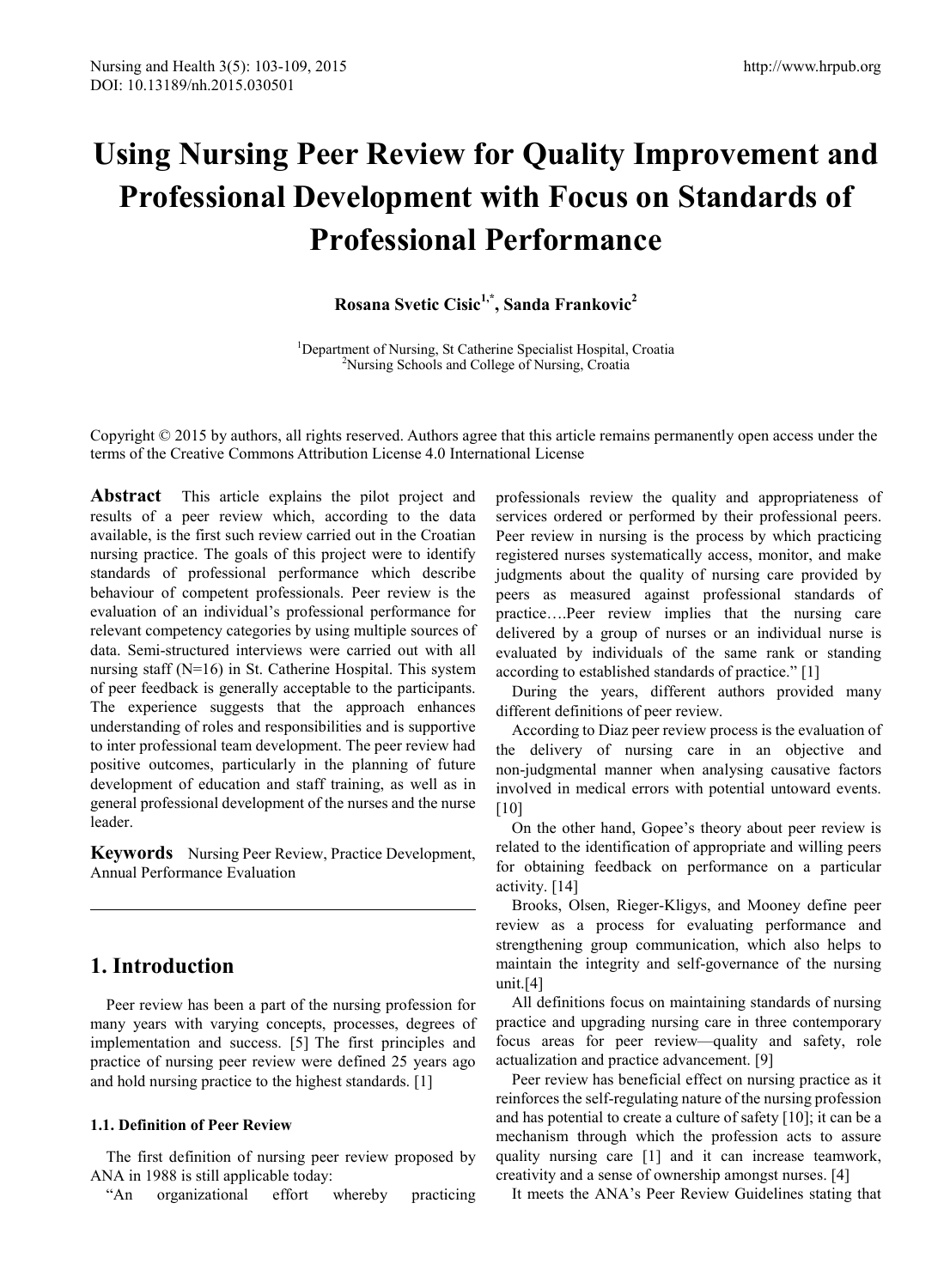"Each nurse must participate with other nurses in the decision-making process for evaluating nursing care." [1] Peer review also helps to maintain standards of nursing care, provides evidence for change or needs for knowledge in practice protocols to improve care. It enhances transparency in nursing.[20]

#### **1.2. Peer-review Practice Principles**

Using the six peer-review practice principles below (which are based on the ANA Guidelines) helps ensure a consistent, evidence-based approach to peer review.

- A peer is someone of the same rank.
- Peer review is practice-focused.
- Feedback is timely, routine, and a continuous expectation.
- Peer review fosters a continuous learning culture of patient safety and best practice.
- Feedback is not anonymous.
- Feedback incorporates the nurse's developmental stage.

#### **1.3. Dimensions of Contemporary Peer Review**

Nursing peer review is a critical component to addressing the variations and inadequacies in the quality of nursing care. Nursing needs to be proactive in its response to quality and safety issues as these data are increasingly being reported publicly. [20]

A typically reported peer review process consists of the nurse manager collecting peer input on direct-care nurses' performance from other direct-care nurses, summarizing and binding the results, and then delivering the peer evaluation at the time of the annual performance review. [15] The manager´s role is critical to helping facilitate the establishment of effective peer review structures and processes. To provide the transformational leadership necessary to support successful peer review implementation, each manager must be knowledgeable about the contemporary focuses of peer review and the associated evidence-based principles.

The three dimensions of peer review are: quality and safety, role actualization and practice advancement. [15]

Peer review activities for each of the three areas can be targeted at the individual, unit, population, and organizational levels. Understanding the objectives and distinctions between the annual performance review and peer review is important to ensure that both processes achieve their intended purposes. The annual performance review focuses on employees` goal attainment and goal alignment to the organization, while peer review focuses on quality of the care and professional practice outcomes. [6] The annual performance review is within the scope of the manager role. [12]

Peer review can be individualized to fit any type of unit or work culture. [9]

The design and format of peer review programs can

change and evolve as unit cultures shift on the basis of the goals and values of existing staff and the maturity of their programs. A variety of models are described in the literature, including peer review councils, anonymous or signed feedback forms, and one-to-one individual feedback. [19]

In some cases, feedback tools are linked to reflect the unit standards for areas such as education, clinical practice, performance improvement, valuable strategy for teaching and learning, opportunity to develop nursing skills while growing in areas of professional socialization, communication, collaboration, organization, and leadership. [17] [13] [2]

Methods for assessing other important domains of competence, such as interpersonal skills, humanism and teamwork skills, are less well developed.

In addition, development, implementation and results of peer assessment could be used as a measure of professional competence of medical students for formative purposes. [7]

#### **1.4. Implementing a Peer Review Process**

The following guidelines and recommendations are designed to assist managers and clinical staff with the implementation of a peer review process. They can also be used as a way to assess a current peer review process and assist with revisions. The implementation steps are divided into 5 phases describing the introduction of concepts and getting nurses engaged, implementation guidelines, piloting the process, staff education, and ongoing evaluation. [9]

For most organizations, the implementation of peer review is not merely the addition of a new process or way to do performance appraisals, but rather a significant change in its culture, requiring a paradigm shift on the part of both the nursing staff and administration. [16]

Designing the structure and process of a peer review program is a complex task. Decisions to be made include what aspects of performance will be included in the review and how the performance will be monitored and documented. [16] Implementation of the program on a pilot unit is also recommended. Likewise, in addition to evaluating the process itself, an evaluation of the expected outcomes is recommended. A successful peer review program is expected to develop a more cohesive team and promote professional growth and accountability. Metrics such as documentation compliance, errors, staff and patient satisfaction, and nurse retention may all be expected to improve as a result of a peer review program. [3]

Essential elements in the development of a peer review process include: soliciting input from important stakeholders, determining the evaluation criteria or standards, developing the tool, and determining the reviewers. [3]

#### **1.5. Determining the Standards and Developing a Tool**

Multiple standards must be considered for inclusion in a tool developed for peer review.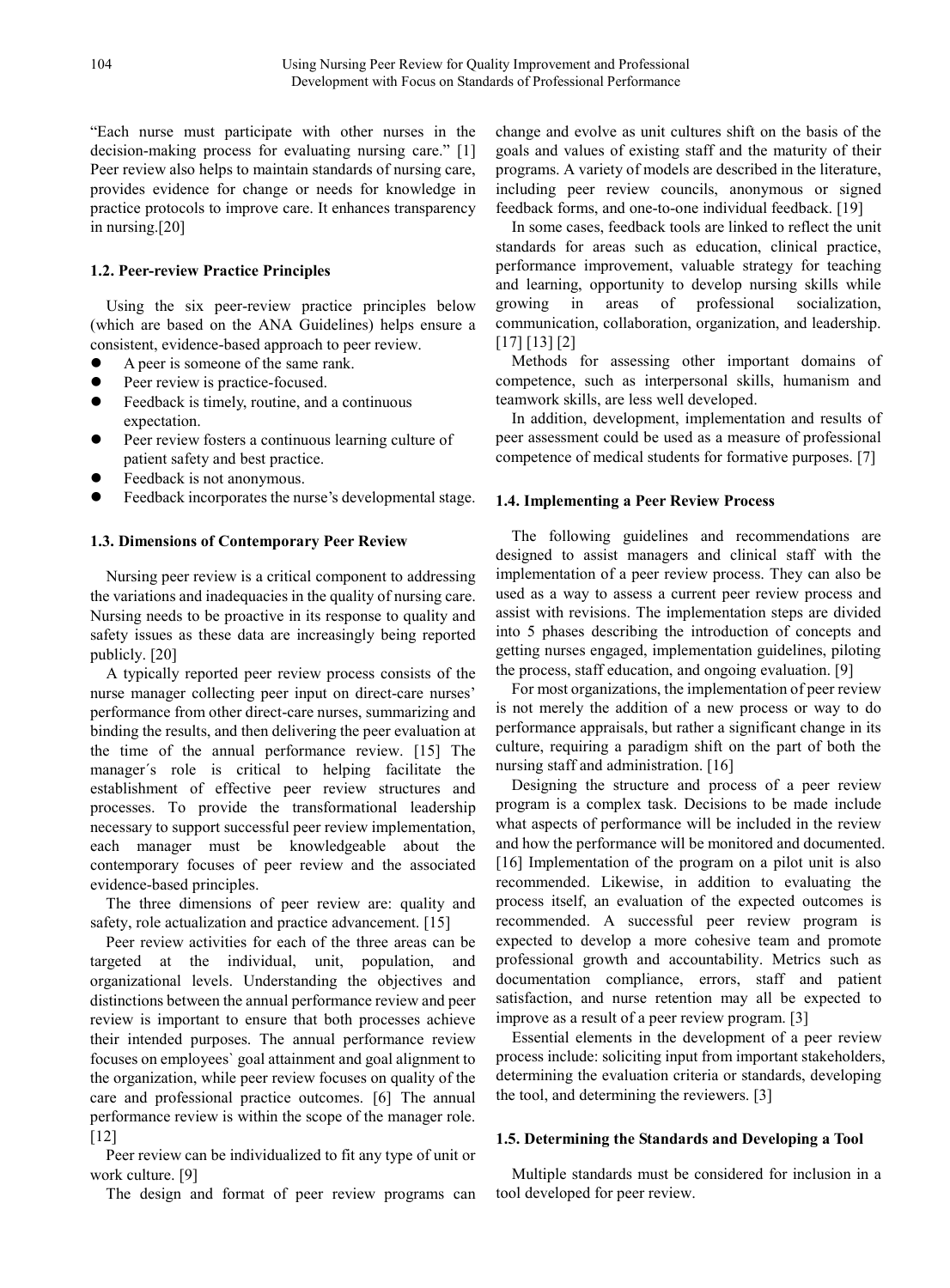Once the pertinent standards have been identified, they need to be operationalized. The final format of the tool might be as broad and unstructured as guidelines for a letter of support, or as specific as a checklist of items attached to a rating scale. Regardless of the design, the driving force should be capturing all the pertinent data in a readily usable format.

Other important considerations are the objectivity of the measures and the length and complexity of the document. Feedback that is considered to be too subjective might be dismissed by the individual being reviewed, especially if it contains criticisms. Tools that are too long or are very complex discourage user participation in the process. [3]

#### **2. Objectives**

The goals of this project were to identify standards of professional performance which describe behaviour of competent professionals. Every registered nurse is expected to meet each accompanying competency at certain level. Competencies are specified in the Croatian nurse law.

## **3. Materials and Methods**

The participants were all nurses  $(N=16)$  from St Catherine hospital.

The pilot project of the peer review was used two times, in January 2013 and May 2014.

Approximately 1 hour per participant was needed for the peer review process. Generally, the mean time taken to review papers did not differ significantly between the years. The same nurses participated in the peer review in 2013 and 2014.

The differences in average scores between the years were examined.

The purpose and procedures of the project were fully explained to the nursing staff. The confidentiality of the participants was protected. The peer review contained a checklist and 6 semi-structured items. The check-list had 26 structured items based on a 5-point Likert-type scale. The results for the 26 structured items were based on the compromise between nursing staff Hospital Chief Nursing Officer views and experiences, while the answers to the 6 semi-structured items were remarks made by the nurse leader. Each peer review lasted approximately 60 minutes.

## **4. Procedure**

St. Catherine hospital is a new small private hospital that deals with orthopedics and spinal surgery. The hospital and the nurse teams were established three years ago. The field management activities that were given priority were human resource management and professional development, with the aim to optimize each individual's capacities.

Peer review has been recognized as one of the possible tools, being an organised effort whereby people critically appraise, systematically assess, monitor, make judgements, determine their strengths and weaknesses and review the quality of their practice.[21]

The culture of the organisation must be considered and positive, all staff must be clear about their role and making personal evaluation and have opportunity for career development.

It was an alternative process of peer review. In Croatia peer review is very new practice according to the data available. Education about peer review is insufficient. The major education of the process of peer review was done by AONE for nurse director during AIHA partnership and collaboration.

This is the first step and pilot project aiming towards the development of regular peer review process.

The essential elements in the development of the peer review process included: soliciting input from important contents of peer review checklists, determining the evaluation criteria and standards, and developing the tool. All items in this peer review reflect the level of the Standards of Professional Performance for nurses.

The peer review tool was developed in cooperation with the nurse leader manager, the head nurse of the ward and a professor at the nursing medical school. The researcher was familiar with the nursing culture in question and communication skills, which helped in understanding participants. [18]

The peer review interview protected confidentiality of the nurse practitioner. During the peer review process both, nurse and nurse leaders had a questionnaire. Results for the 26 structured items were based on the compromise between nursing staff and the clinical nurse leader's views and experiences, while the answers to the 6 semi-structured items were remarks made by the nurse leader.

The interview was conducted as a discussion between nursing staff and nurse leader, explaining each other's views and trying to find common ground. In cases of disagreement, both views and the final score in the form of the average of the two ratings were written in the remark column.

Participants were more critical in their self-evaluation when compared to peer review nurse manager's ratings. [18] This could suggest that much more effort must be given to active encouragement of nurse staff to be more assertive in discussion with their peers.

Self-evaluation and peer review as evaluation methods helped the nursing staff to promote and internalize the concept of supporting development, the important factors being providing feedback and enhancing reflection.

Peer review tool had two parts. The first part included structured questionnaire about nursing care referring to Fundamental knowledge, Nursing skills, Orientation and Professionalism, the factors described in the Croatian National Curriculum.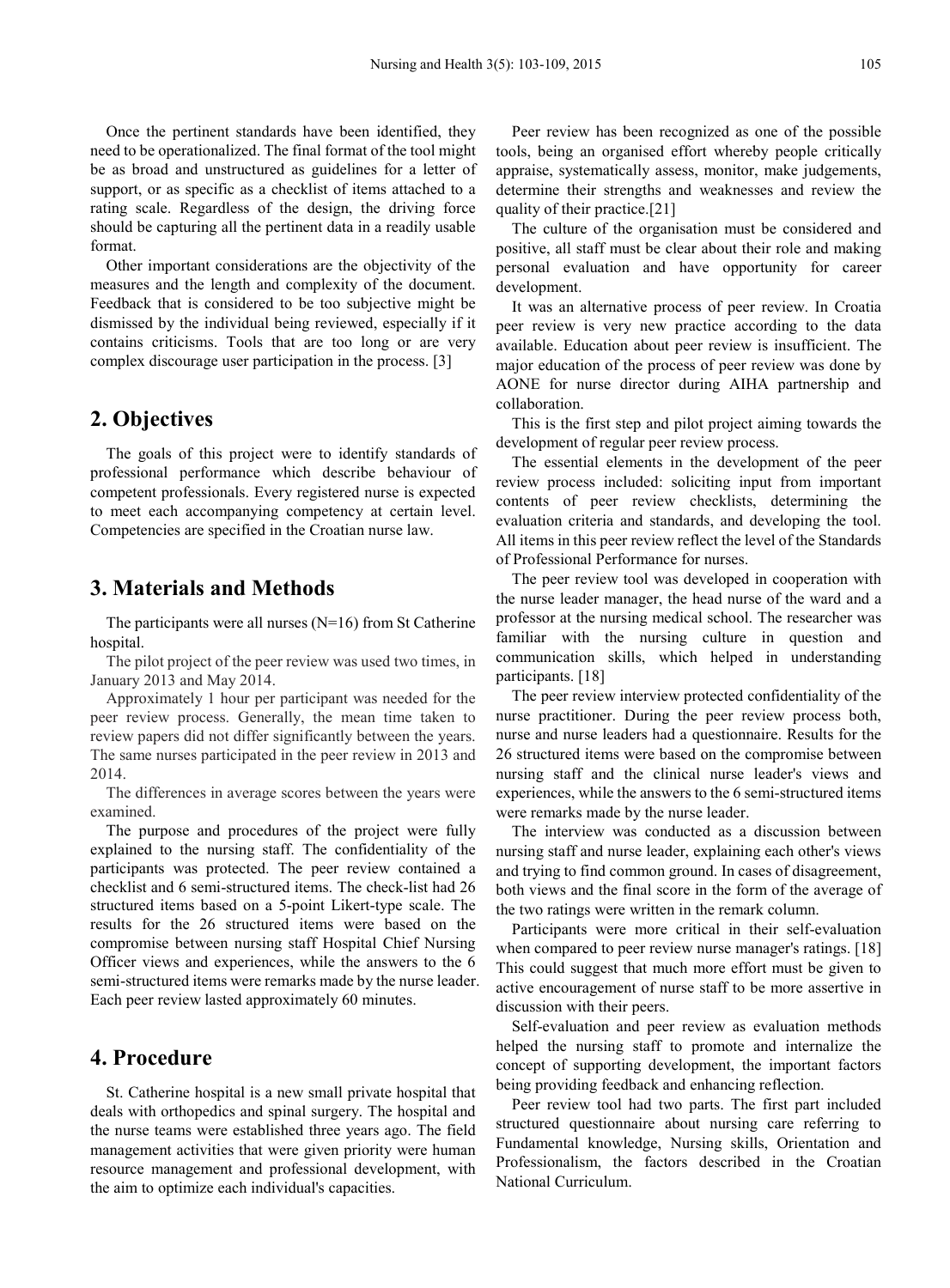|                                                              | Poor $(1)$ | Fair $(2)$ | Good $(3)$ | Very good<br>(4) | Excellent (5) | Remark/<br>evaluation |
|--------------------------------------------------------------|------------|------------|------------|------------------|---------------|-----------------------|
| <b>NURSING CARE</b>                                          |            |            |            |                  |               |                       |
| Fundamental knowledge                                        |            |            |            |                  |               |                       |
| Nursing skills                                               |            |            |            |                  |               |                       |
| Orientation                                                  |            |            |            |                  |               |                       |
| Professionalism                                              |            |            |            |                  |               |                       |
| STANDARDS OF PROFESSIONAL PERFORMANCE                        |            |            |            |                  |               |                       |
| Education                                                    |            |            |            |                  |               |                       |
| Communication with colleagues                                |            |            |            |                  |               |                       |
| Communication with patients                                  |            |            |            |                  |               |                       |
| Improving the quality of work                                |            |            |            |                  |               |                       |
| Creativity                                                   |            |            |            |                  |               |                       |
| The quality of work performed                                |            |            |            |                  |               |                       |
| Safety work:                                                 |            |            |            |                  |               |                       |
| Patient identification                                       |            |            |            |                  |               |                       |
| Prevention Hospital-acquired infections                      |            |            |            |                  |               |                       |
| Prevention Hospital-acquired pressure ulcers                 |            |            |            |                  |               |                       |
| Clinical competency<br>Prevention Falls                      |            |            |            |                  |               |                       |
| Respecting the privacy and confidentiality of information    |            |            |            |                  |               |                       |
| Providing Assistance To Knowledge, Experience And<br>Support |            |            |            |                  |               |                       |
| Acceptance Of Well-intentioned Criticism                     |            |            |            |                  |               |                       |
| Participation In The Development Of Work Guidelines          |            |            |            |                  |               |                       |
| Proactivity                                                  |            |            |            |                  |               |                       |
| Initiative                                                   |            |            |            |                  |               |                       |
| The Accuracy Of The Execution Of Tasks                       |            |            |            |                  |               |                       |
| Recognition of Errors                                        |            |            |            |                  |               |                       |
| Enthusiasm                                                   |            |            |            |                  |               |                       |
| Adherence To The Agreed Terms                                |            |            |            |                  |               |                       |
| IT Knowledge                                                 |            |            |            |                  |               |                       |
| Respecting The Agreed Time                                   |            |            |            |                  |               |                       |
| Tidiness                                                     |            |            |            |                  |               |                       |
| Reliability                                                  |            |            |            |                  |               |                       |

**Table 1.** Structured Questionnaire, Peer Review Tool

The second part included Standards of Professional Performance. (see table 1) This part was more important for the project, because St. Catherine hospital is a private new hospital, approximately 3 years old. Thus, from the start it has been important to focus on development activities, policy progress and hospital branding.

The semi-structured part of the review led to the conclusion of the interview. (see table 2)

**Table 2.** Semi - Structured Questionnaire, Peer Review Tool

| Additional duties in the hospital                                         |  |
|---------------------------------------------------------------------------|--|
| Highlighting the positive side of the daily work<br>Identifying strengths |  |
| Suggestions For improvement                                               |  |
| Plans For Next Year                                                       |  |
| EDUCATION / professional development for this years                       |  |
| Conclusion of the evaluation/peer review process                          |  |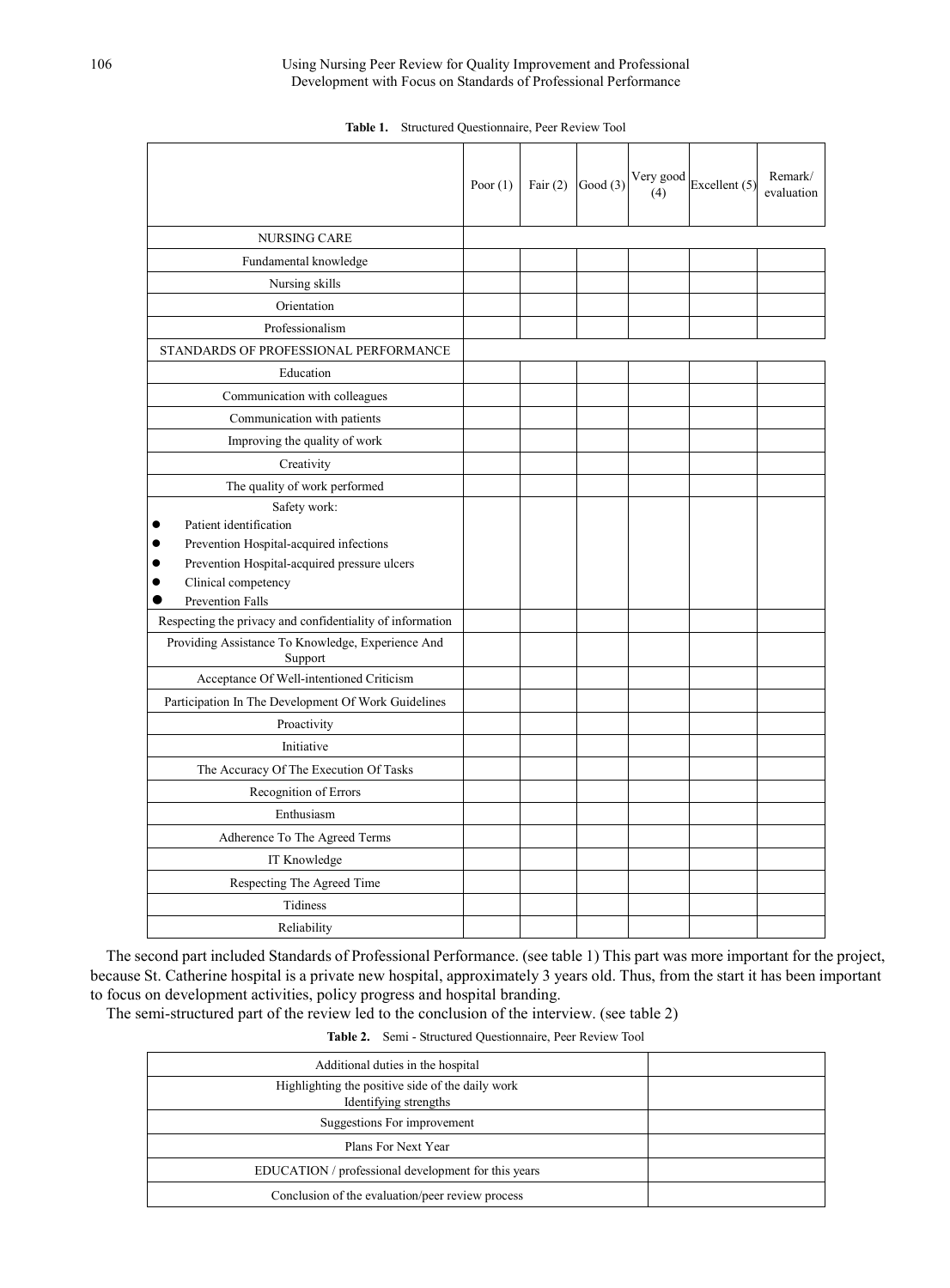## **5. Ethical Consideration**

This project did not need the permission from the ethics committee. The process was carried out with the permission of the hospital management.

## **6. Results**

Analysis of the results for nursing care and standards of professional performance, as well as total scores for the years 2013 and 2014 is shown in table 3. (see table 3)

| <b>SCORE OF THE PEER REVIEW IN TOTAL</b>    |         |      |            |         |            |            |  |  |
|---------------------------------------------|---------|------|------------|---------|------------|------------|--|--|
|                                             | 2013    |      |            | 2014    |            |            |  |  |
|                                             | average | MAX  | <b>MIN</b> | average | <b>MAX</b> | <b>MIN</b> |  |  |
| Nursing<br>Care                             | 4,28    | 4,43 | 4,17       | 4,48    | 4,64       | 4,36       |  |  |
| Standards of<br>Professional<br>Performance | 4,32    | 4,82 | 3,70       | 4,49    | 5,00       | 3,93       |  |  |
| Total Of The<br>Peer Review                 | 4,32    | 4,82 | 3,70       | 4,48    | 5,00       | 3,93       |  |  |

**Table 3.** Score Of The Peer Review In Total for the years 2013 and 2014

The objects used for evaluation and the themes in both evaluation tools were identical. The responses to every statement are presented in a table, as well as the average value of answers in each statement for each year.

Individual results by category are shown in table 4. (see table 4)

According to the results shown in the table 1 and 2 the following could be concluded:

- The average was slightly higher in year 2014 in majority of categories.
- The results reported in nurse care are higher for 2014, which was expected because the continuing education and more practice yielded the expected results.

Knowledge and skills have been enhanced, nurses' orientation in the hospital has improved, which resulted in greater professionalism and expertise expressed in daily practice.

The overall results of the standards of professional practice are also visible higher values.

The highest results in standards of professional practice have been achieved in the following categories: reliability, tidiness, which is to be expected as the hospital is privately owned.

- Education in the areas of communication yielded the expected results in relation to communication with patients and colleagues, as well as accepting criticism.
- Continuing education in the field of security contributed to better results.
- The initiative and proactive approach in work was prompted by the employees during work hours because teamwork provided conditions for this.

The main idea of the peer review process is having possibility and ability to influence the work area situation because it is important for motivation and positive work place environment. In addition, it enables developing

personal innovation in establishment of new modern nursing through cooperation and personal professional growth. [18]

The average results were lower in a few categories:

- Proactivity
- **•** Participation In The Development Of Work Guidelines
- Improving The Quality Of Work

This can be interpreted in such a way that nurses think that these three categories of the quality control of everyday nursing practice are not to be assessed continuously and, once they did it in the past, they do not give them special consideration.

| Table 4. Average Scores of the Peer Review by Category for the Years |  |  |  |  |  |
|----------------------------------------------------------------------|--|--|--|--|--|
| 2013 and 2014                                                        |  |  |  |  |  |

|                                                                                                                                                                                    | average |                |  |  |
|------------------------------------------------------------------------------------------------------------------------------------------------------------------------------------|---------|----------------|--|--|
| <b>NURSING CARE</b>                                                                                                                                                                | 2013    | 2014           |  |  |
| Fundamental knowledge                                                                                                                                                              | 4,17    | 4,36           |  |  |
| Nursing skills                                                                                                                                                                     | 4,43    | 4,52           |  |  |
| Orientation                                                                                                                                                                        | 4,31    | 4,63           |  |  |
| <b>STANDARDS OF PROFESSIONAL</b>                                                                                                                                                   | average |                |  |  |
| <b>PERFORMANCE</b>                                                                                                                                                                 | 2013    | 2014           |  |  |
| Education                                                                                                                                                                          | 3,93    | 4,11           |  |  |
| Communication with colleagues                                                                                                                                                      | 4,12    | 4,3            |  |  |
| Communication with patients                                                                                                                                                        | 4,5     | 4,86           |  |  |
| Improving the quality of work                                                                                                                                                      | 4,14    | $\overline{4}$ |  |  |
| Creativity                                                                                                                                                                         | 3,7     | 3,96           |  |  |
| The quality of work performed                                                                                                                                                      | 4,57    | 4,59           |  |  |
| Safety work:<br>Patient identification<br>Prevention Hospital-acquired<br>infections<br>Prevention Hospital-acquired pressure<br>ulcers<br>Clinical competency<br>Prevention Falls | 4,43    | 4,75           |  |  |
| Respecting the privacy and confidentiality of<br>information                                                                                                                       | 4,4     | 4,77           |  |  |
| Providing Assistance To Knowledge,<br><b>Experience And Support</b>                                                                                                                | 4,57    | 4,81           |  |  |
| Acceptance Of Well-intentioned Criticism                                                                                                                                           | 4,36    | 4,64           |  |  |
| Participation In The Development Of Work<br>Guidelines                                                                                                                             | 4,27    | 4,21           |  |  |
| Proactivity                                                                                                                                                                        | 4,21    | 3,93           |  |  |
| Initiative                                                                                                                                                                         | 3,94    | 4,5            |  |  |
| The Accuracy Of The Execution Of Tasks                                                                                                                                             | 4,04    | 4,46           |  |  |
| Recognition of Errors                                                                                                                                                              | 4,59    | 4,71           |  |  |
| Enthusiasm                                                                                                                                                                         | 4,43    | 4,54           |  |  |
| Adherence To The Agreed Terms                                                                                                                                                      | 4,01    | 4,11           |  |  |
| IT Knowledge                                                                                                                                                                       | 4,68    | 4,57           |  |  |
| Respecting The Agreed Time                                                                                                                                                         | 3,84    | 4,18           |  |  |
| <b>Tidiness</b>                                                                                                                                                                    | 4,82    | 4,77           |  |  |
| Reliability                                                                                                                                                                        | 4,82    | 5              |  |  |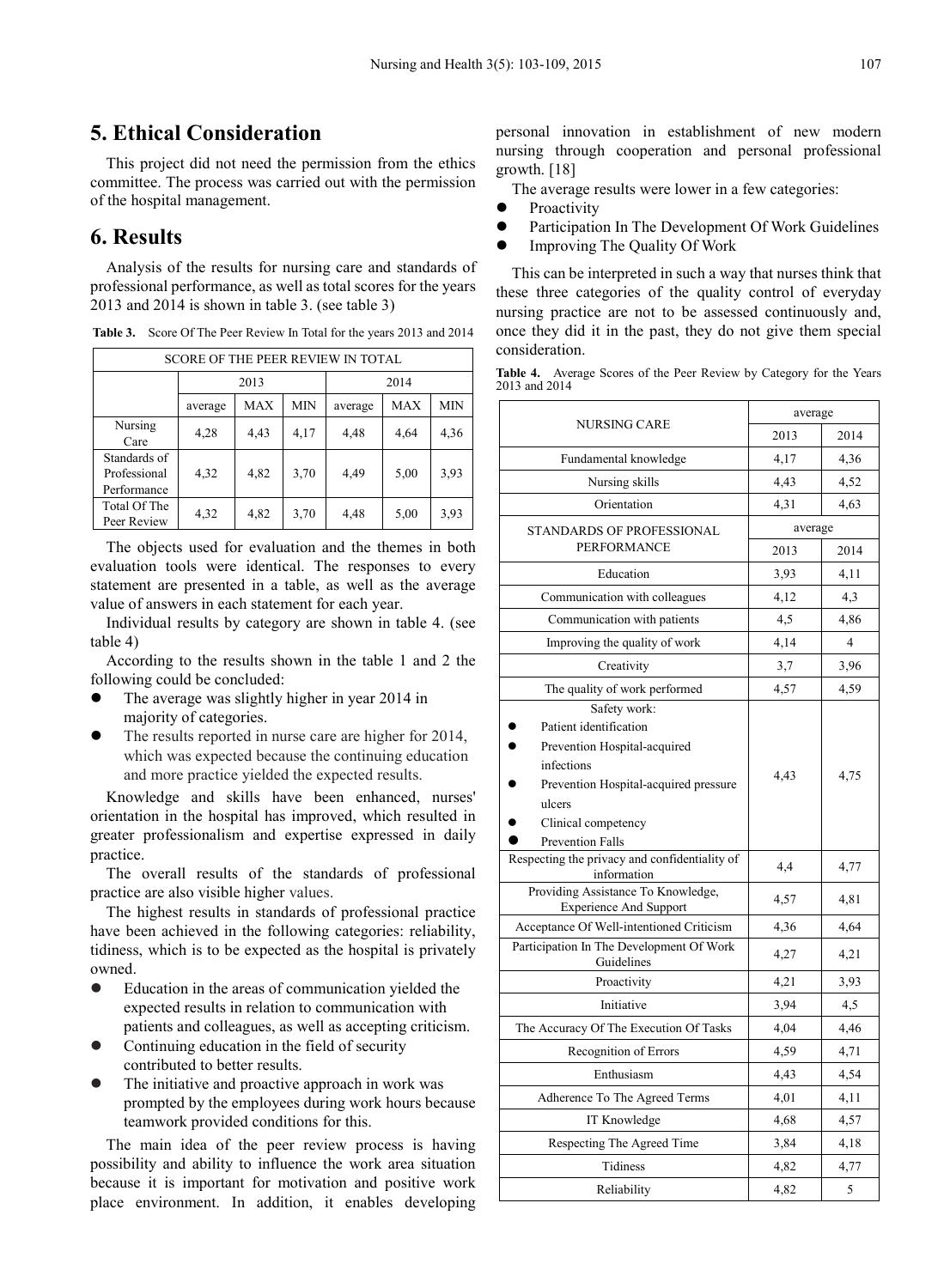## **7. Discussion**

The process of peer review in Croatia is a completely new and undeveloped area in nursing.

There is no work culture of supervision among the professionals of the same rank. The idea was to start with a pilot process of peer review in the categories related to the standards of professional practice. The primary objective of the peer review was to evaluate the quality of nursing care services provided within the Health Care Providers care. It is planned to estimate work annually with the aim of establishing peer review as a regular process. In the future, it will be necessary to change the approach and have peer review organized following all the principles and recommendations of the ANA.

The advantages and limitations of the various formats used in the process of peer review should be also considered. During the peer review process it was concluded that the five-level Likert Scala is not precise enough, so it should be expanded. Also, there is a need of introducing new variables to help create a more precise way of measuring relevant indicators. That is why we have decided that next time we will carry out our peer review with an updated checklist.

The philosophy of this peer review process implied being fair, open, constant and providing positive and confidential feedback. The results of the research indicate that peer review could be useful for staff evaluation and professional development and that its application can enable positive motivation, and benefits for nurses' staff, the hospital development, as well as the satisfaction of the patient. [21]

## **8. Limitation**

This research has confirmed the limitations of peer review due to the small number of participants and non-validated instrument.

#### **9. Conclusions**

The peer review conducted at St. Catherine Hospital had beneficial effects, particularly in the area of planning of future development of education and staff training, as well as in general professional development of the nurses and the nurse leader. It confirmed our assumption that peer review in clinical settings can facilitate the sharing of good practice and personal and professional growth as it allows participants to learn from each other and gain insight into their professional development, particularly in professional socialization, communication, collaboration, organization and leadership. We believe that our updated peer review will yield a better understanding of professional practice of nurses and nurse leaders.

#### *Implications for Nursing*

Peer review can facilitate the sharing of best practices and

personal and professional growth in clinical settings. It allows participants to learn from each other and gain insight into their professional development, particularly in professional socialization, communication, collaboration, organization and leadership.

#### *Future Challenges of the Research*

An important area of future research is to identify and describe more specific activities to bridge gaps in achieving better determination of nursing practice in nursing care in this peer review tool. The big challenge for the future is empowering nurses to be responsible for peer review among nursing staff and to be more open for two way conversation in open positive atmosphere with the support of the nurse leader.

Also, in order to use this peer review as the valid basis for future activities for development it should be necessary to make it more sensitive, possibly by using Likert scale 1-10.

Hospital and nurse management have to clearly state that implementing peer review as a regular annual activity should become a standard practice for the benefit of all parties involved.

## **REFERENCES**

- [1] American Nurses Association (1988.). Peer Review Guidelines. Kansas City, MO: ANA;
- [2] Bensfield L, Solari-Twadell PA, Sommer S. (2008) The use of peer leadership to teach fundamental nursing skills. Nurse Educator, 33(4):155-8.
- [3] Briggs L.A., Heath J. , Kelley J., (2005) Peer Review for Advanced Practice Nurses What Does It Really Mean? AACN Clinical Issues 16(1):3–15
- [4] Brooks, S., Olsen, P., Rieger-Kligys, S., & Mooney, L. (1995). Peer review: An approach to performance evaluation in a professional practice model. Critical Care Nursing Quarterly, 18(3), 36-47
- [5] Buckley, J. (1995). Evolution of peer review: Enhancing communication through team review. Critical Care Nursing Quarterly, 18(3), 48-55.
- [6] Clavelle J.T., Bramwell K., (2013) Nurse Practitioner/Physician Collaborative Practice An Integrative Model for Professional Peer Review, JONA, 43( 6):318-320
- [7] Dannefer EF, Henson LC, Bierer SB, Grady-Weliky TA, Meldrum S, Nofziger AC, Barclay C, Epstein RM. (2005) Peer assessment of professional competence Medical Education, 39(7):713-22.
- [8] Davis J.,. Kenny T.H., Doyle J.L., McCarroll M., von Gruenigen V.E., (2013) Nursing Peer Review of Late Deceleration Recognition and Intervention to Improve Patient Safety, JOGNN 42:215-224;
- [9] Davis K. Capozzoli J. Parks J. (2009) Implementing Peer Review Guidelines for Managers and Staff. Nursing Administration Quarterly, 33:3,251–257